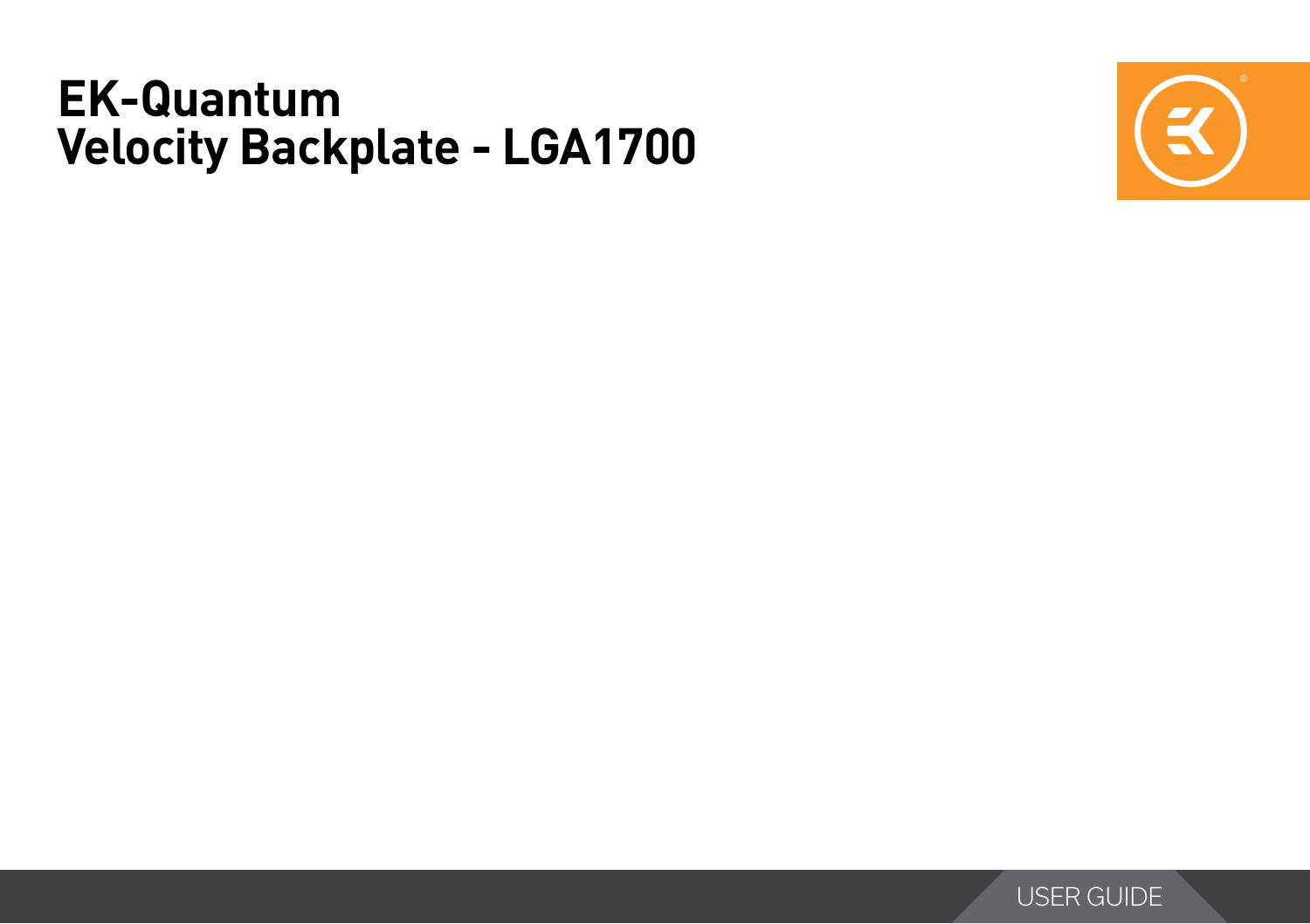# **TABLE OF CONTENTS**

| <b>PACKAGED CONTENTS</b>                                         |  |
|------------------------------------------------------------------|--|
| <b>BACKPLATE DIMENSIONS</b>                                      |  |
| <b>REMOVING THE MOTHERBOARD</b>                                  |  |
| ATTACHING THE BACKPLATE TO THE MOTHERBOARD                       |  |
| <b>INSTALLING FOUR (4) M3 THUMB SCREWS ONTO YOUR MOTHERBOARD</b> |  |
| <b>INSTALLING THE WATER BLOCK</b>                                |  |
| <b>CONNECTING THE RGB LED STRIP (Optional)</b>                   |  |
| CONNECTING THE RGB LED STRIP                                     |  |
| CONNECTING THE D-RGB LED STRIP                                   |  |
| <b>SUPPORT AND SERVICE</b>                                       |  |
|                                                                  |  |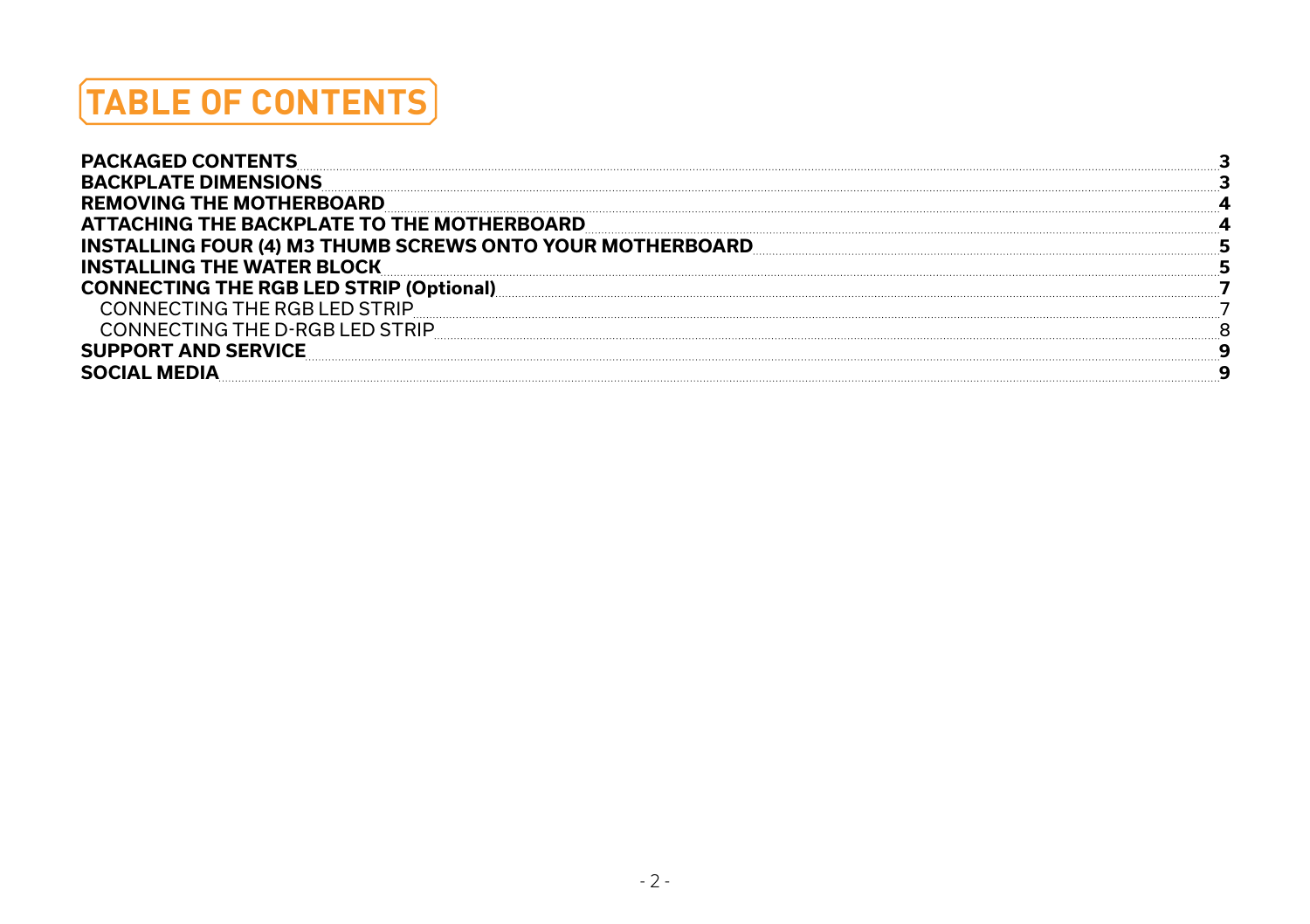<span id="page-2-0"></span>

### **BACKPLATE DIMENSIONS**

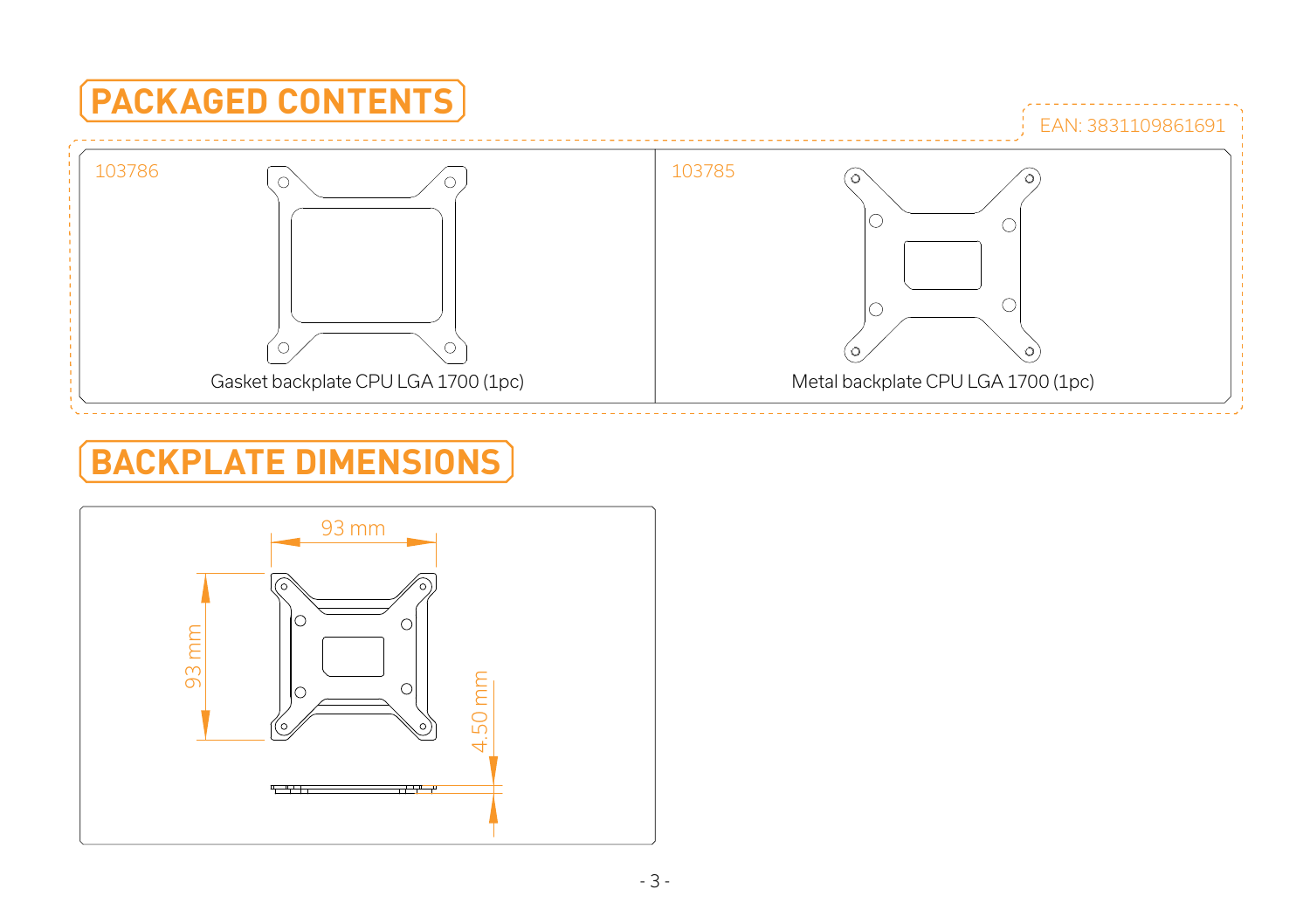## <span id="page-3-0"></span>**REMOVING THE MOTHERBOARD**

If your PC case doesnt have a cutout from the bottom CPU side of the motherboard, you will first need to remove the motherboard from your computer and place it on an even surface with the front facing down.

## **ATTACHING THE BACKPLATE TO THE MOTHERBOARD**





Make sure to orientate the rubber gasket to fit past the CPU socket ILM backplate.

Carefully use one hand to rotate the motherboard assembly with the front side facing up while using the other hand to hold the backplate and rubber in place.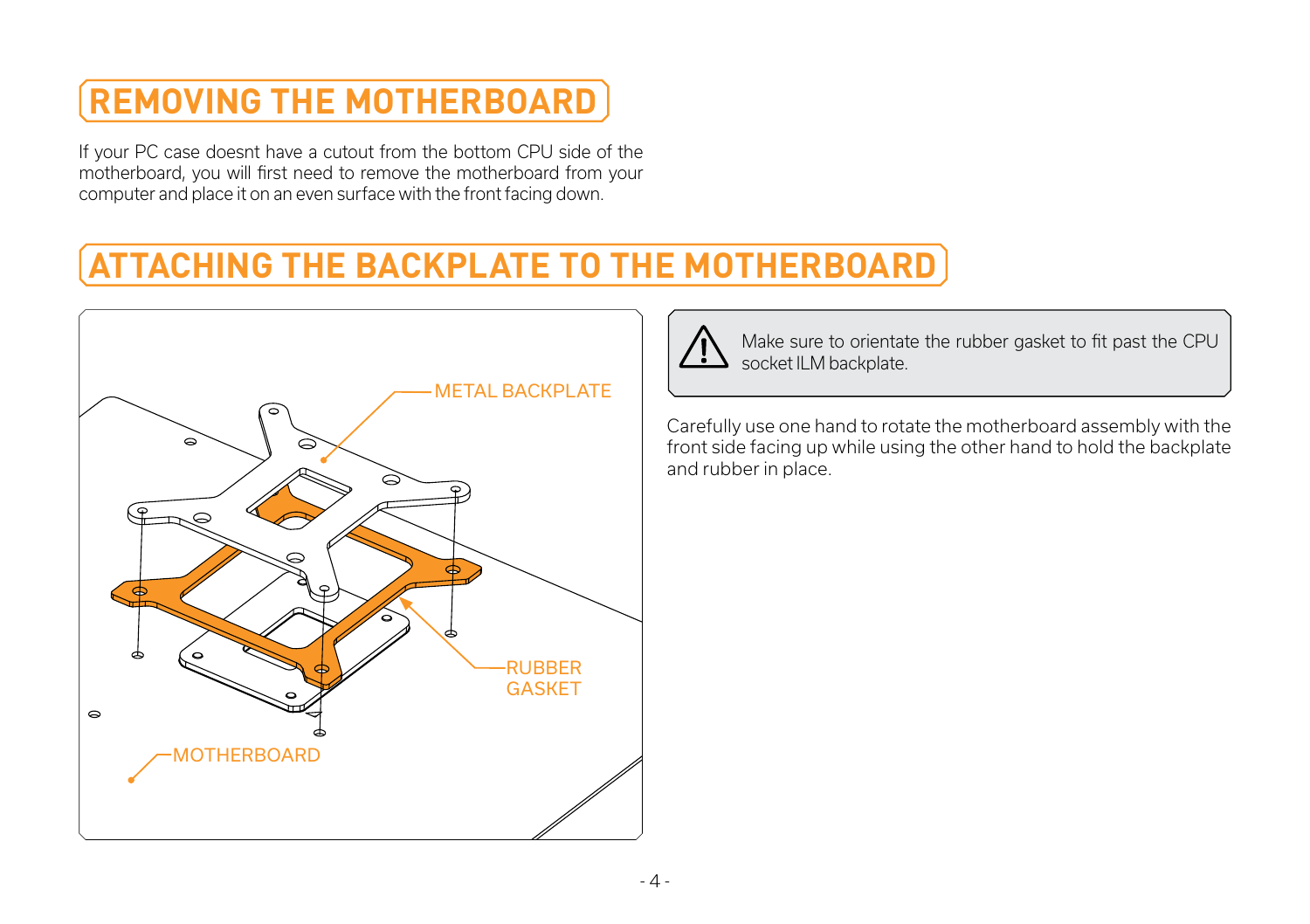### <span id="page-4-0"></span>**INSTALLING FOUR (4) M3 THUMB SCREWS ONTO YOUR MOTHERBOARD**



It is mandatory to put a 0.7mm plastic washer underneath each of the M3 thumb screws. Tighten the screws to the metal backplate until you reach the end of the thread. **It is not recommended to use tools (such as pliers).**

## **INSTALLING THE WATER BLOCK**



#### **STEP 1**

**Cleaning the CPU:** Wipe the CPU's contact surface (by using non– abrasive cloth or Q-tip, as shown on sample photo).

**Applying thermal compound:** On a clean IHS, apply a line of thermal compound and spread it over the whole CPU heat spreader (IHS) with a credit card or equivalent - see sample photo on left.



The layer of thermal compound must be thin and even in thickness across the whole surface of the IHS. Too thick of an application could lead to poor performance. This method applies to Thermal Grizzly Hydronaut thermal compound (3830046998477).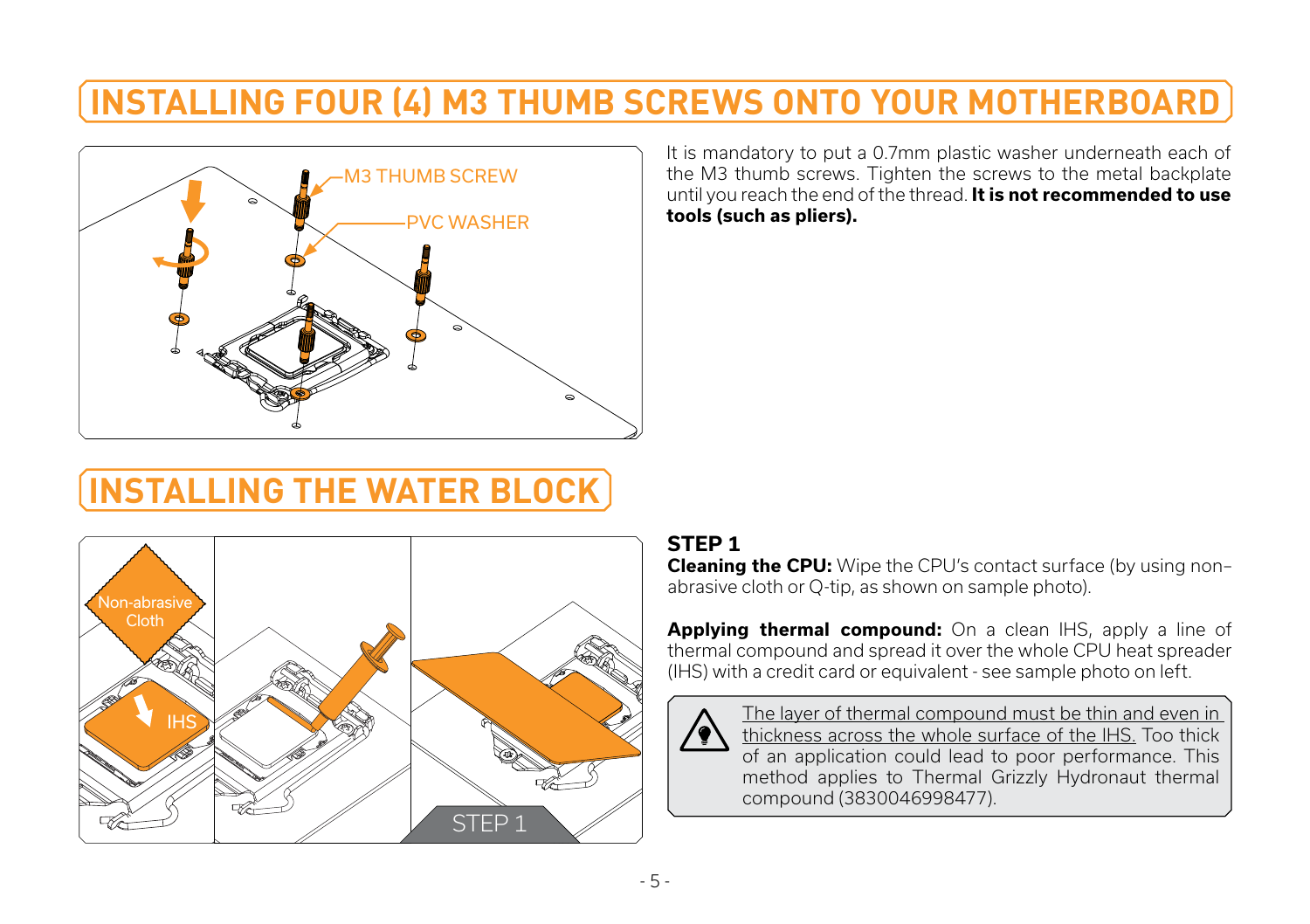



#### **STEP 2**

Align the water block over the mounting screws on the motherboard with the pre-installed CPU.



Before proceeding with the installation, it is mandatory to remove the protective foil from the backside of the water block.

Place an enclosed compression spring and thumb nut over each M3 thumb screw. Start fastening two thumb nuts at a time, preferably in a cross pattern and do not tighten them fully until all of them are partially screwed in. Then - using only your fingers - screw in all four thumb nuts until you reach the end of the thread.

#### **STEP 3**

Tighten the fitting barbs in a clockwise direction until the gasket underneath is compressed.

The installation of the CPU water block is now complete.

With EK-Velocity series water blocks, it is mandatory to use the port that is nearest to the center of the water block as the INLET port. Mixing the ports may result in less than ideal thermal performance of the water block.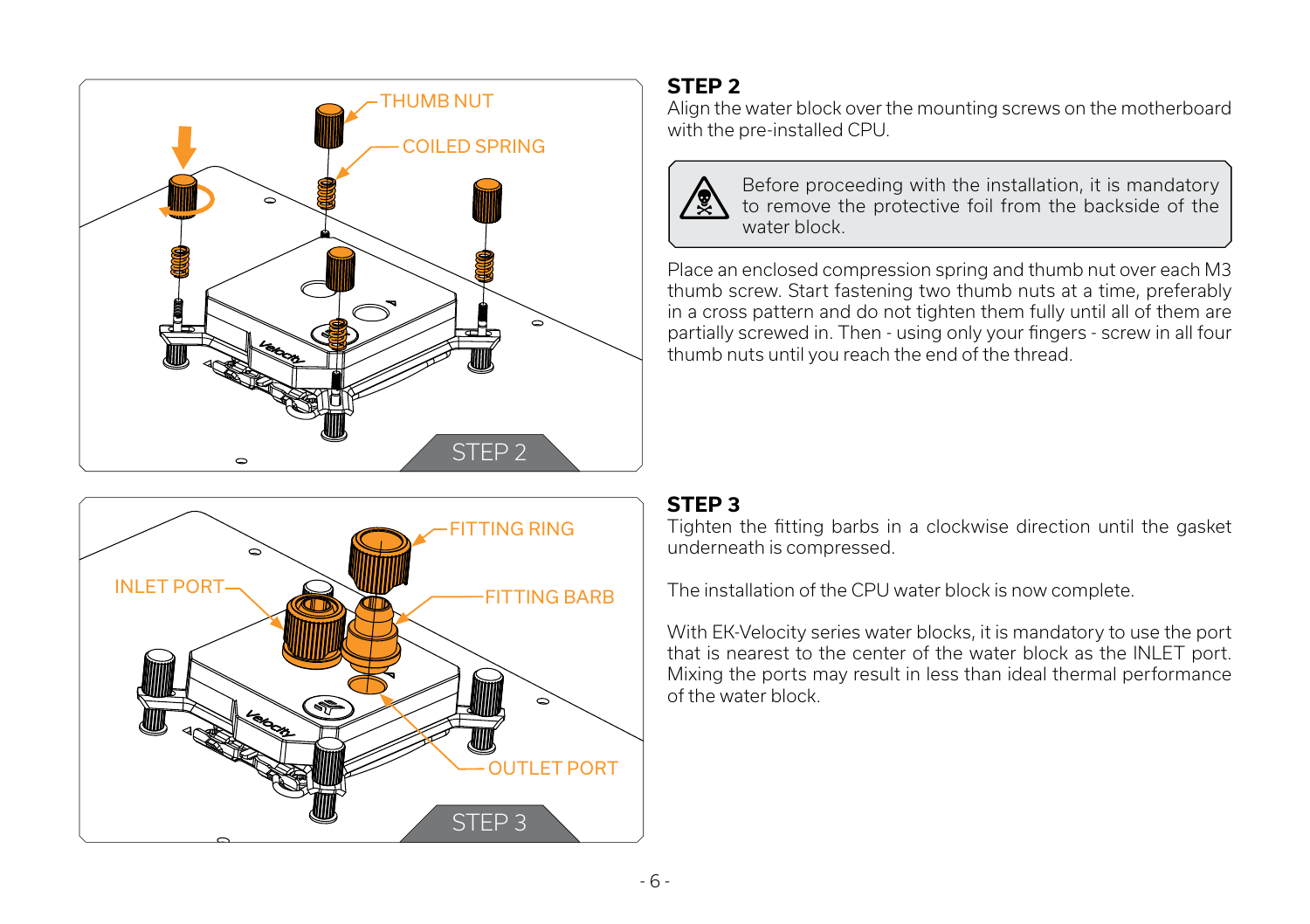### <span id="page-6-0"></span>**CONNECTING THE RGB LED STRIP (Optional)**





### **CONNECTING THE RGB LED STRIP**

#### **STEP 1**

Plug the 4-pin connector from the water block and fan's RGB LED light to the RGB HEADER on the motherboard. The LED will work if the pin layout on the header is as follows: **+12V G R B**.



Please ensure that the arrow indicated on the connector is plugged into the +12V line as indicated on your motherboard.

Failure to do so will damage your motherboard or LED strip.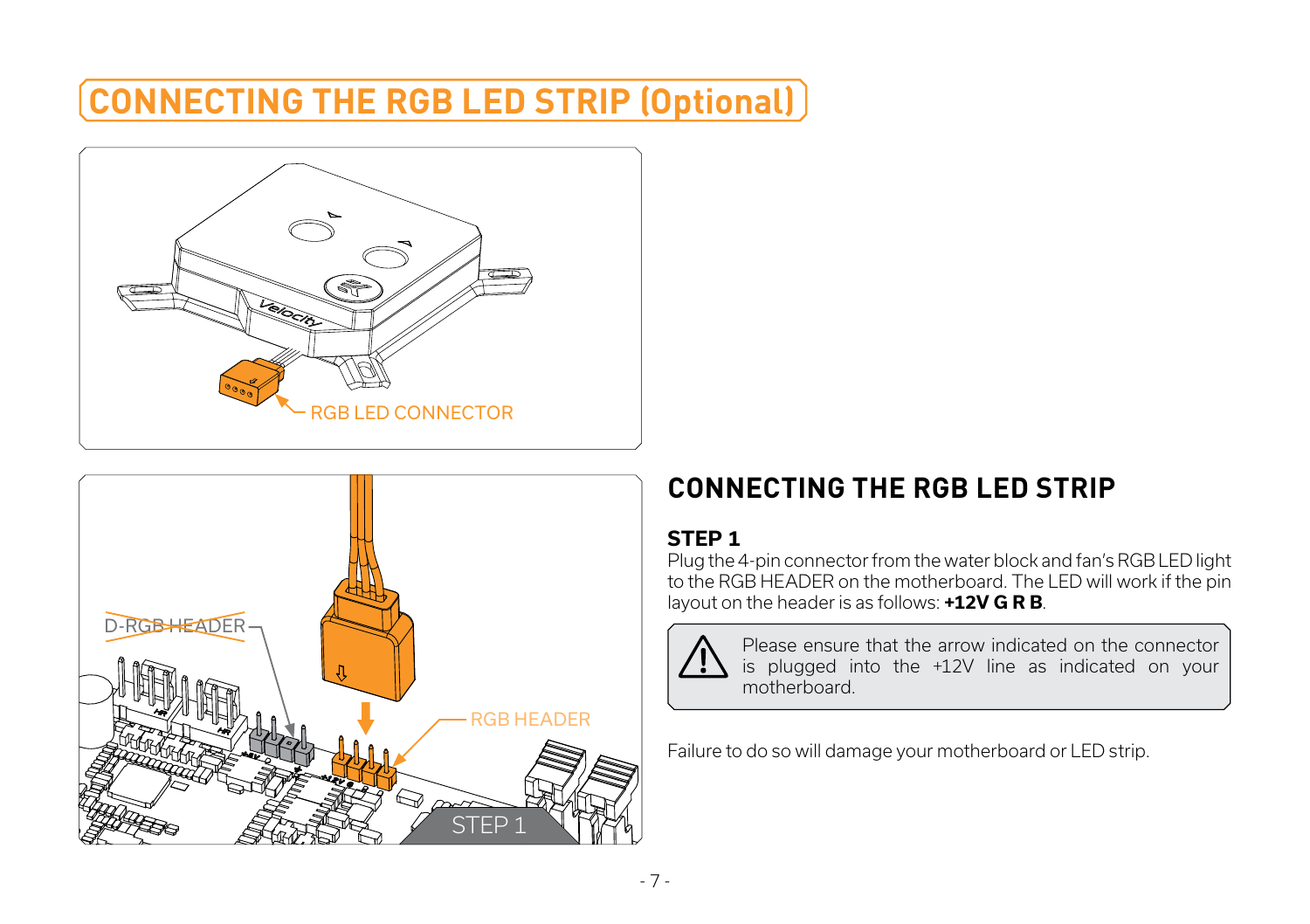<span id="page-7-0"></span>

### **CONNECTING THE D-RGB LED STRIP**

#### **STEP 1**

Plug the 4-pin connector from the water block's D-RGB LED light to the DRGB HEADER on the motherboard. The LED will work if the pin layout on the header is as follows: **+5V, Digital, empty, Ground**.



Please ensure that the arrow indicated on the connector is plugged into the +5V line as indicated on your motherboard. If you put LED Diode to the 12V RGB HEADER you can damage the LEDs.

Failure to do so will damage your motherboard or LED strip.